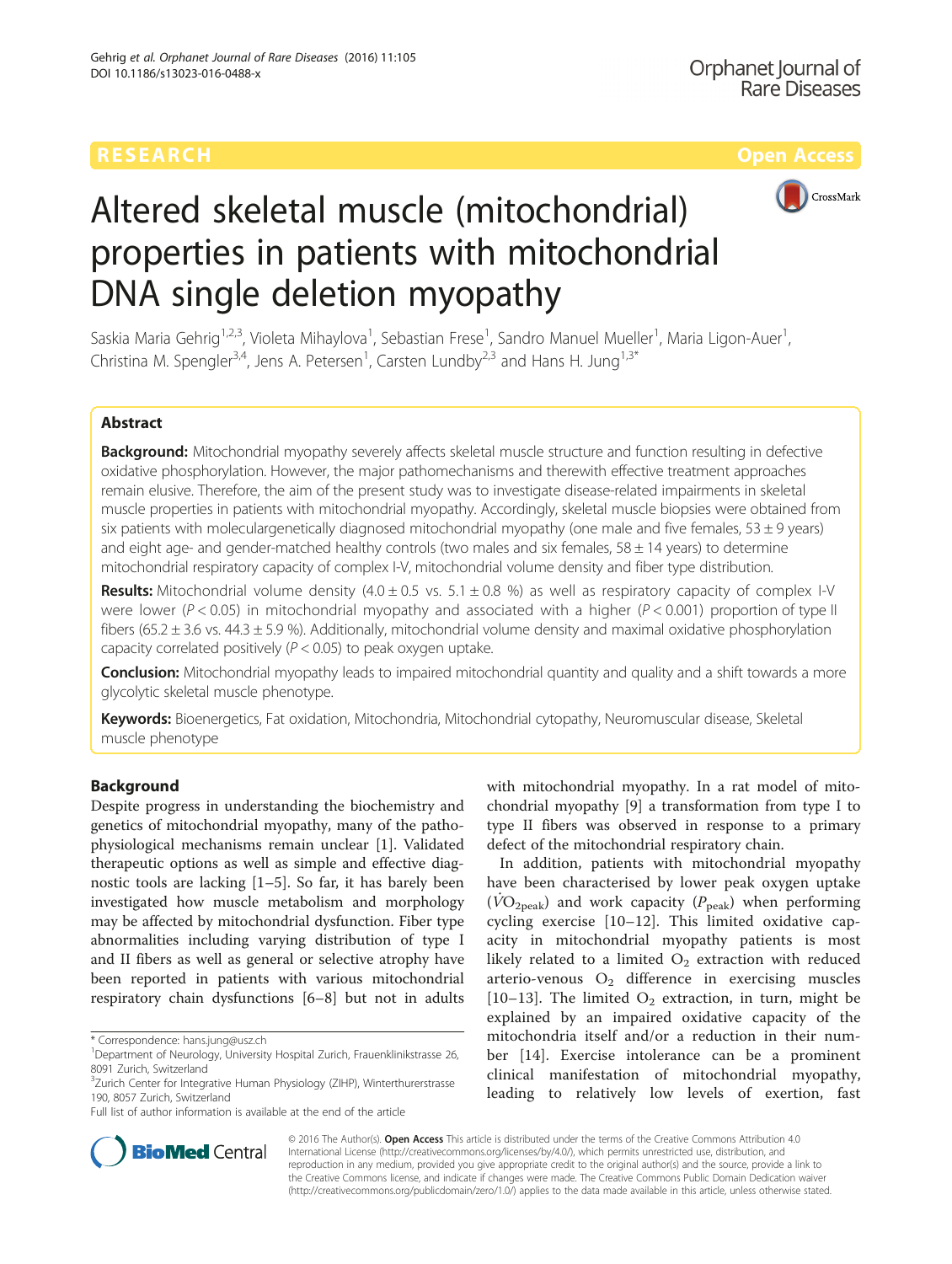<span id="page-1-0"></span>fatigablity and a sedentary lifestyle [[15, 16\]](#page-10-0). A sedentary lifestyle may further restrict the capacitiy of skeletal muscle for oxidative phosphorylation by a decrease in levels of functional mitochondria [\[17](#page-10-0)]. Hence, it remains difficult to distinguish to what extent exercise intolerance is related to impaired mitochondrial oxidative capacity or associated with physical deconditioning. Assessments of muscle oxidative capacity and potential alterations with mitochondrial myopathy have previously only been conducted in single cases or small case series [[11](#page-10-0)]. Thereby, defects of the mitochondrial respiratory chain have been identified polarographically or by enzymatic assays [[18, 19](#page-10-0)], usually involving complex I or III in adults and complex IV in children [[8, 20](#page-10-0)]. Poloarographic measurements have been mainly conducted in complex combinations and not independently for each complex [[21\]](#page-10-0). Moreover, these global assessments of mitochondrial function were conducted in muscle homogenates or isolated fibers [[19](#page-10-0)]. Mitochondrial isolation and homogenation procedures, however, may disrupt the functional network and could thereby alter innate mitochondrial characteristics [[22](#page-10-0)]. Therefore, in vitro measurements of  $O_2$  consumption in permeabilised myofibers preserving innate mitochondrial function present a more promising approach to determine mitochondrial characteristics [\[22](#page-10-0)]. Determination of the respiratory capacity of each individual complex could lead to a better understanding of mitochondrial function and identification of potential mitochondrial-myopathy-related pathomechanisms. So far, the absence of a consistent clinical phenotype has limited the viability of clinical identification and classification criteria of mitochondrial myopathy [\[3](#page-10-0), [21](#page-10-0), [23\]](#page-10-0). However, detailed elucidation of potential pathomechanisms would be important not only for the diagnosis of mitochondrial myopathy but also for developing rational treatment options for mitochondrial myopathy.

Consequently, the primary aim of the present study was to determine mitochondrial volume density and respiratory capacity of each individual complex in permeabilised muscle fibers of mitochondrial myopathy patients by implementing high-resolution respirometry. In our set of patients with moleculargenetically verified mitochondrial myopathy and concomitant exercise intolerance, we hypothesised that mitochondrial volume density and respiratory capacity of each single complex I-V would be decreased compared to age- and gendermatched healthy controls. Furthermore, we aimed to test whether high-resolution respirometry measurements would represent a diagnostic tool leading to enhanced diagnostic and classification criteria of mitochondrial myopathy.

# **Methods**

# Aim, design and setting

The main aim of the study was to determine mitochondrial volume density and respiratory capacity of each individual complex in permeabilised muscle fibers of mitochondrial myopathy patients and age- and gendermatched healthy controls by the application of highresolution respirometry measurements. The second aim was to determine if human mitochondrial myopathy with shift towards type II fibers. Additionally, we evaluated if the applied mitochondrial respirometric measurements would represent a diagnostic tool leading to enhanced diagnostic and classification criteria of mitochondrial myopathy.

# **Participants**

Six patients with mitochondrial myopathy, and eight age-and gender-matched healthy controls, participated in this study (Table 1). Patients were selected from a patient base followed at the Center of Neuromuscular Disorders Zurich (Department of Neurology, University Hospital Zurich, Switzerland) and healthy controls were matched by gender, age and by physical activity patterns (assessed by interrogation). In all patients, clinical and biopsy findings and/or molecular genetic analysis of muscle mitochondrial DNA were in accordance with the diagnosis of mitochondrial myopathy. Apart from

| Table 1 Physiological characteristics of patients with              |  |
|---------------------------------------------------------------------|--|
| mitochondrial myopathy ( $n = 6$ ) and healthy controls ( $n = 8$ ) |  |

| $\mu$ and $\sigma$ and $\mu$ and $\sigma$ and $\sigma$ and $\sigma$ and $\sigma$ and $\sigma$ |                              |                     |         |
|-----------------------------------------------------------------------------------------------|------------------------------|---------------------|---------|
|                                                                                               | Patients                     | Controls            | P-value |
| Age (yr)                                                                                      | $53 + 9$                     | $58 \pm 14$         | 0.437   |
| Body mass (kg)                                                                                | $75 \pm 18$                  | $67 \pm 12$         | 0.376   |
| Height (cm)                                                                                   | $162 \pm 7$                  | $167 \pm 7$         | 0.238   |
| BMC (kg)                                                                                      | $2.3 \pm 0.18$               | $2.4 \pm 0.4$       | 0.867   |
| Fat mass (kg)                                                                                 | $23.1 \pm 16.3$              | $14.2 \pm 11.6$     | 0.255   |
| Lean mass (kg)                                                                                | $38.4 \pm 13.3$              | $41.4 \pm 13.9$     | 0.683   |
| Lean mass legs (kg)                                                                           | $19.3 \pm 11.1$              | $19.0 \pm 8.8$      | 0.951   |
| Total body fat (%)                                                                            | $39 \pm 13$                  | $31 \pm 6$          | 0.153   |
| Relative $\dot{V}O_{2\text{peak}}$ (mL min <sup>-1</sup> kg <sup>-1</sup> )                   | $19.8 \pm 6.8^{\circ}$       | $32.6 \pm 7.3$      | < 0.01  |
| $P_{\text{peak}}$ (W)                                                                         | $78 \pm 21^{a}$              | $165 \pm 60$        | < 0.05  |
| $[L^-]_{rest}$ (mmol $L^{-1}$ )                                                               | $1.64 \pm 0.88$              | $1.11 \pm 0.62$     | 0.207   |
| $RER_{25W}$ (-)                                                                               | $0.72 \pm 0.06^a$            | $0.69 \pm 0.06$     | 0.447   |
| $RER_{rel}$ (-)                                                                               | $0.78 \pm 0.08$ <sup>a</sup> | $0.77 \pm 0.05$     | 0.923   |
| $HR_{peak}(min^{-1})$                                                                         | $144 \pm 28^{\circ}$         | $158 \pm 16$        | 0.257   |
| $t_{\text{lim}}$ (s)                                                                          | $278 \pm 154^{\circ}$        | $541 \pm 321$       | 0.118   |
| MVC (Nm)                                                                                      | $54.3 \pm 41.9^a$            | $80.6 \pm 43.3^{b}$ | 0.278   |

Values are represented as means ± SD. BMC bone mineral content; [L<sup>-</sup>], blood lactate concentration at rest;  $HR_{peak}$  peak heart rate, MVC maximum voluntary contraction,  $P_{peak}$  peak power; relative  $VO_{2peak}$  peak oxygen uptake per kg body weight;  $RER_{25W}$  respiratory exchange ratio at 25 W,  $RER_{rel}$  respiratory exchange ratio at 50 %  $P_{\text{peak}}$ ,  $t_{\text{lim}}$  time to exhaustion.  ${}^{a}n = 5$ ;  ${}^{b}n = 7$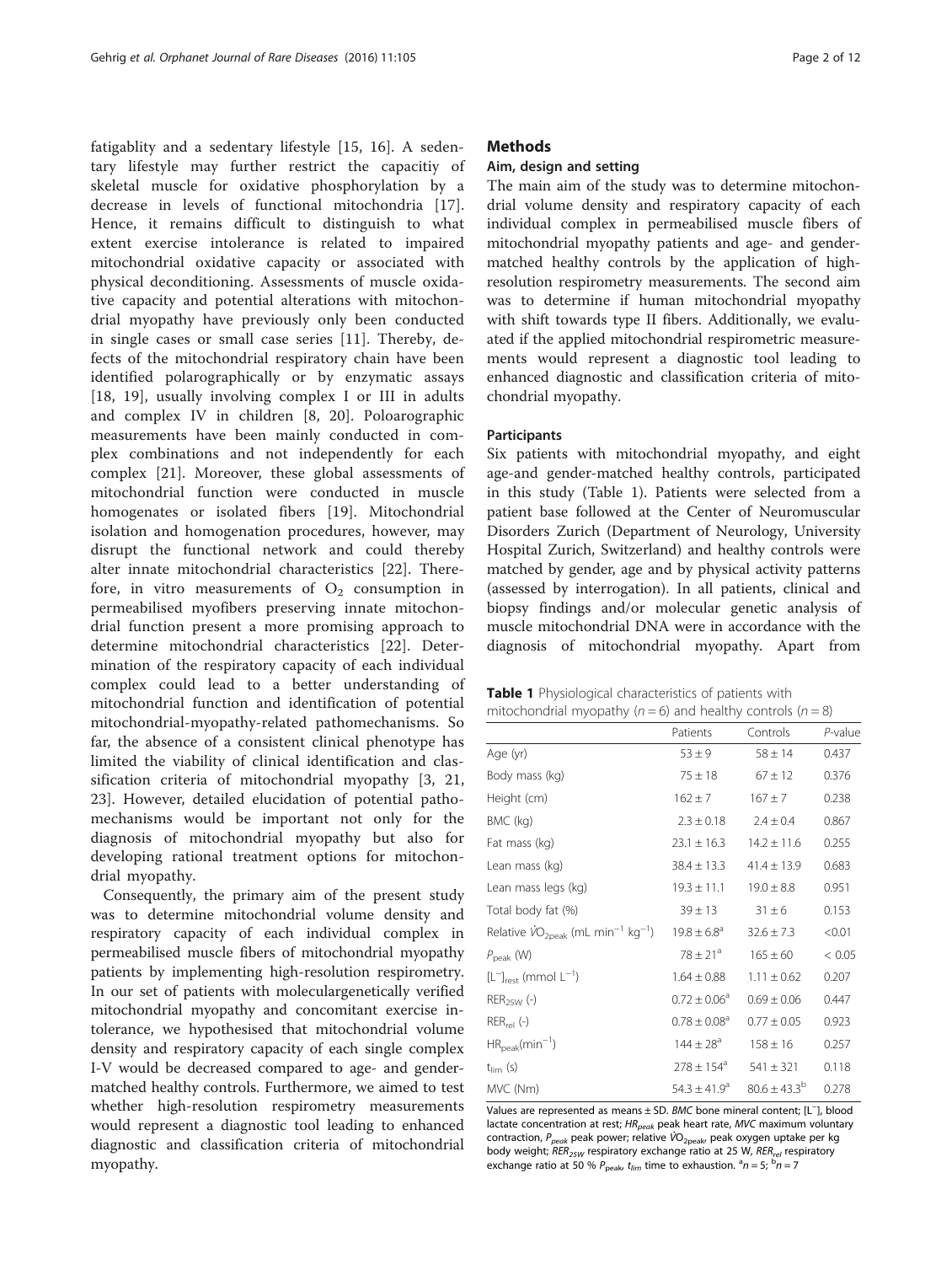<span id="page-2-0"></span>histological signs of myopathy and/or serum phosphocreatine kinase (CK) elevation, patients featured a history of muscle weakness, exercise intolerance or exercisedependent myalgia (Table 2). Prior to the experiments, study participants were clinically examined, exclusion criteria were pregnancy as well as cardiac and/or respiratory disease interfering with exercise tolerance. Several metabolic parameters including plasma lactate, glucose, insulin, leptin, glycated hemoglobin  $(HbA_{1c})$ , thyroid stimulating hormone (TSH) and CK were measured prio to any study examination and exercise. Cardiac and respiratory health were assessed by 24 h - electrocardiogram, cardiac ultrasound, spirometry and laboratory examination (lipid profile, glucose, precursorprotein brain natriuretic peptide (proBNP)). Patients and controls were neither completely sedentary nor highly active and none of them exhibited diabetes, coronary heart disease, peripheral vascular disease or clinically significant hyperlipidemia.

# Experimental design

Clinical and physiological assessments were performed. Clinical assessments consisted of a neurological examination, muscle strength examination, specific health questions (SF-36 Health Survey), fatigue severity subscale of the Checklist Individual Strength (CIS-fatigue), sensation of pain (visual analogue scale, VAS) and a skeletal muscle biopsy obtained from the vastus lateralis muscle. Physiological assessments included a scan for body composition, an incremental cycling test, a constant-load cycling test and measurement of knee extension torque.

# Body composition measurement

Total body mass, bone mineral content (BMC), fat mass, percentage body fat, as well as total lean body mass and lean soft tissue mass of the leg were determined by performing dual-energy X-ray absorptiometry (DXA) measurements using a densitometer (Lunar iDXA<sup>TM</sup>, GE Healthcare, Madison, WI, USA).

# Exercise testing

Each study participant conducted an incremental exercise test on an electrically braked cycle ergometer until volitional exhaustion (Ergoselect 200 K, Ergoline, Bitz, Germany) to determine  $\dot{V}O_{2\text{peak}}$  and  $P_{\text{peak}}$ . Additionally, all participants performed a constant-load cycling test at 85 %  $P_{\text{peak}}$  to establish time to volitional exhaustion  $(t_{\text{lim}})$ . Pulmonary gas exchange and ventilation were recorded during both exercise tests using an online gas collection system (Innocor™ M400, Innovision, Odense, Denmark), where flow,  $O_2$  and  $CO_2$  concentrations were recorded breath-by-breath. Flowmeter and gas analysers were calibrated prior to and after each test according to the manufacturer's instructions. Throughout all cycling tests, heart rate was recorded (Polar S610i, Polar Electro, Kempele, Finland) and perceived exertion was assessed via a Borg CR 10 Scale. In addition, blood pressure was registered on a regular basis during the incremental cycling test. The incremental cycling test consisted of a 3 min rest phase followed by 2 min at 25 W with power increments of 25 W every 2 min until volitional exhaustion. Pedal cadences were freely chosen by the participants within a range of 60 and 80 revolutions per minute (rpm) and had to be remained constant

Table 2 Clinical and molecular characteristics of patients with mitochondrial myopathy

|                |   | Patient Sex Age of<br>onset<br>(yr) |             | Diagnosis Clinical features                                                      | $[\mathsf{CK}]_\mathsf{rest}$<br>$(U L^{-1})$ | $[L^-]_{rest}$<br>$(mmol L^{-1})$ | Genetic<br>defect               | Mutant<br>mtDNA | Muscle biopsy                               |
|----------------|---|-------------------------------------|-------------|----------------------------------------------------------------------------------|-----------------------------------------------|-----------------------------------|---------------------------------|-----------------|---------------------------------------------|
|                |   | 20                                  | CPEO        | ptosis, external ophthalmoplegia,<br>facial weakness, slight general<br>weakness | 219                                           | normal                            | mtDNA<br>deletion<br>4977 bp    | > 95%           | $COX^-$ , ragged<br>blue fibers             |
| 2              | m | 33                                  | <b>CPEO</b> | ptosis, external ophthalmoplegia,<br>general weakness, exercise<br>intolerance   | 401                                           | normal                            | mtDNA<br>deletion<br>4405 bp    | 90 %            | unremarkable                                |
| 3              |   | 62                                  | <b>MM</b>   | mild proximal lower extremity<br>weakness                                        |                                               | normal normal                     | mtDNA<br>deletion 5-<br>13 kbp  | $49-$<br>71 %   | $COX^-$ , ragged<br>blue fibers             |
| $\overline{4}$ | f | 12                                  | <b>MM</b>   | exercise induced myalgia                                                         | 206                                           | normal                            | mtDNA<br>deletion 10-<br>13 kbp | 35 %            | $COX^-$ , $SDH^+$ ,<br>ragged red<br>fibers |
| 5              |   | 20                                  | <b>MM</b>   | exercise induced myalgia                                                         |                                               | normal normal                     | mtDNA<br>deletion 6-<br>10 kbp  | 62 %            | ragged red<br>fibers                        |
| 6              |   | 39                                  | МM          | exercise induced myalgia                                                         | normal 5.3                                    |                                   | mtDNA<br>deletion 8-<br>12 kbp  | $12 -$<br>36 %  | unremarkable                                |

[CK], blood creatine kinase concentration at rest; COX<sup>−</sup> cytochrome oxidase negative fibers, CPEO chronic progressive external ophthalmoplegia, [L<sup>−</sup> ], blood lactate concentration at rest; MM mitochondrial myopathy, mtDNA mitochondrial DNA, SDH<sup>+</sup> succinate dehydrogenase positive fibers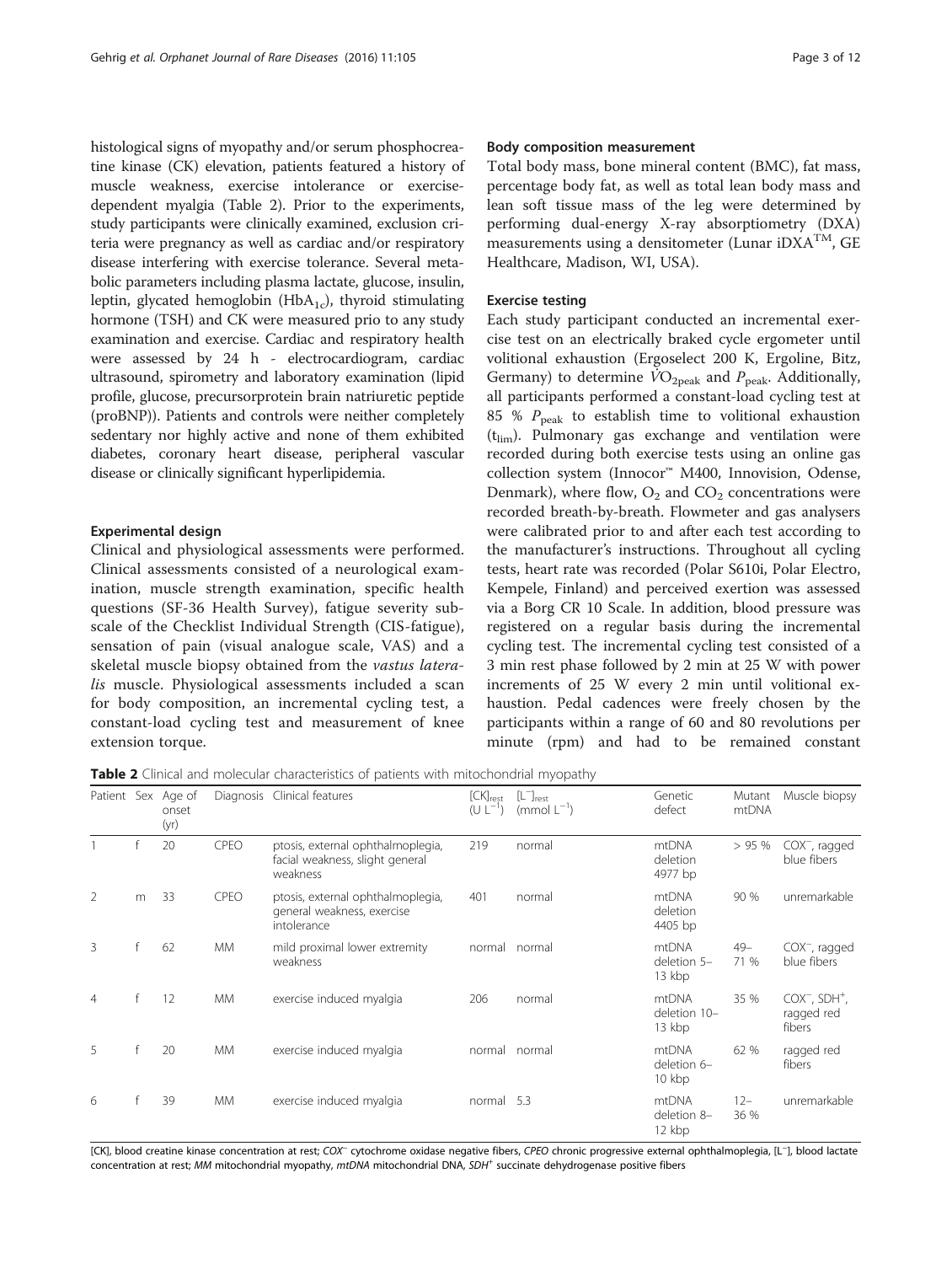throughout the test.  $\dot{VO}_{2\text{peak}}$  was determined as the highest mean over a 10 s period. The respiratory exchange ratios (RER) for submaximal power values were calculated as the mean of the last 30 s at 25 W ( $RER_{25W}$ ) and as the mean over 10 s at 50 %  $P_{\text{peak}}$  (RER<sub>rel</sub>). The constant-load cycling test included a 3 min rest phase, a 3 min warm-up with 1 min at 40 % and 2 min at 60 %  $P_{\text{peak}}$ , and a constant-load phase at 85 %  $P_{\text{peak}}$  until volitional exhaustion.

# Isokinetic dynamometry

Knee extensor maximal voluntary contraction torque (MVC) was assessed using an isokinetic dynamometer (Con-Trex MJ, Physiomed Elektromedizin, Schnaittach/ Laipersdorf, Germany). Participants' bodies were stabilised with straps and handles according to the guidelines of the manufacturer. Each participant performed three maximal knee extensions ( $\omega$  = 3.14 rad s<sup>-1</sup>) separated by 1 min rest to assess MVC, whereby only the highest value out of the three trials was used for statistical analysis.

# Skeletal muscle sampling

Participants were tested for coagulation abnormalities (Quick/INR, number of thrombocytes). Skeletal muscle biopsies were obtained under standardised conditions from the vastus lateralis muscle under local anesthesia (1 % lidocaine) of the skin and superficial muscle fascia, using the Bergström technique with a needle modified for suction. The biopsy was immediately dissected macroscopically free of fat and connective tissue and divided into sections for actual measurement of mitochondrial respiratory capacity, later transmission electron microscopy (TEM) and histochemistry. The part of the biopsy for the determination of mitochondrial respiratory capacity was directly placed in ice-cold biopsy preservation solution. For TEM, pieces of around  $1 \text{ mm}^3$  of each muscle biopsy were chemically fixed in 2.5 % glutaraldehyde in 0.1 M cacodylate buffer (pH 7.3), stored at room temperature (RT) for 24 h and thereafter at 4 °C until all samples were collected. Muscle tissue for immunohistochemistry was instantly mounted in an embedding medium (Tissue-Tek®, Sakura, Zoeterwoude, The Netherlands), snap frozen in isopentane cooled to −160 °C with liquid nitrogen, and subsequently stored at −80 °C until further processing.

# Mitochondrial respiration measurement

Samples were prepared as described in detail previously [[24\]](#page-10-0). Summarised, after mechanical fiber separation, chemical permeabilization in biopsy preservation solution and washing in mitochondrial respiration medium 05, muscle bundles were blotted dry and measured for wet weight (ww) in a balance-controlled scale (XS205

DualRange Analytical Balance, Mettler-Toledo AG, Greifensee, Switzerland). Respiration measurements were subsequently performed in mitochondrial respiration medium 06.  $O_2$  consumption of the individual muscle tissue was thereby measured at 37 °C using the highresolution Oxygraph-2 k (Oroboros, Innsbruck, Austria). Standardised instrumental and chemical calibrations were performed as recommended by the manufacturer and described previously  $[24]$  $[24]$ . O<sub>2</sub> flux was automatically calculated by the software, accounting for nonlinear changes in the negative time derivative of the  $O_2$ concentration signal (DatLab, Oroboros, Innsbruck, Austria). Experiments were performed as duplicates in a hyperoxygenated environment in order to prevent any potential  $O_2$  diffusion limitation. Thereby,  $O_2$  concentration ranged between 200 and 450 nmol mL<sup>-1</sup> within the chambers.

### Respiratory titration protocol

The respiratory measurement protocol was specific to the analysis of individual aspects of respiratory capacity and coupling control efficiency during several substrate states induced via separate titrations. All titrations were added in series as presented, whereby the concentrations of substrates, uncouplers and inhibitors used were based on prior experiments [\[24\]](#page-10-0). The titration protocol was modified from previous protocols where they are described in detail [[24](#page-10-0)]. In short, leak respiration in absence of adenylates  $(L_N)$  was induced with the addition of octanoyl carnitine (0.2 mM) and malate (2 mM). Specifically,  $L_N$  represents the resting  $O_2$  consumption of an unaltered and intact electron transport system (ETS) free of adenylates. Maximal electron flow through electron-transferring flavoprotein and maximal fatty acid oxidative capacity ( $P_{ETF}$ ) was subsequently determined following the addition of ADP (5 mM). Electron capacity through complex I ( $P_{CI}$ ) was then induced following the additions of pyruvate (5 mM) and glutamate (10 mM). Maximal oxidative phosphorylation capacity (P) was induced with the addition of succinate (10 mM). P thereby represents respiration that results from saturating concentrations of ADP and substrate supply both for complex I and II. As an internal control for the integrity of the mitochondrial preparation, the mitochondrial outer membrane was assessed with the addition of cytochrome C (10  $\mu$ M). ATP synthase was then inhibited by the titration of oligomycin  $(1 \mu M)$ , which leads to oligomycininduced leak respiration  $(L_{Omy})$ .  $L_{Omy}$  represents the corresponding leak state to P. In  $L_{Omy}$  the chemiosmotic gradient is at maximum because of maximal substrate supply and inhibition of complex V (ATP synthase). Additionally,  $O_2$  flux is at minimum and is representative of proton leak, slip, cation cycling and overall dyscoupling. By uncoupling ATP synthase from the electron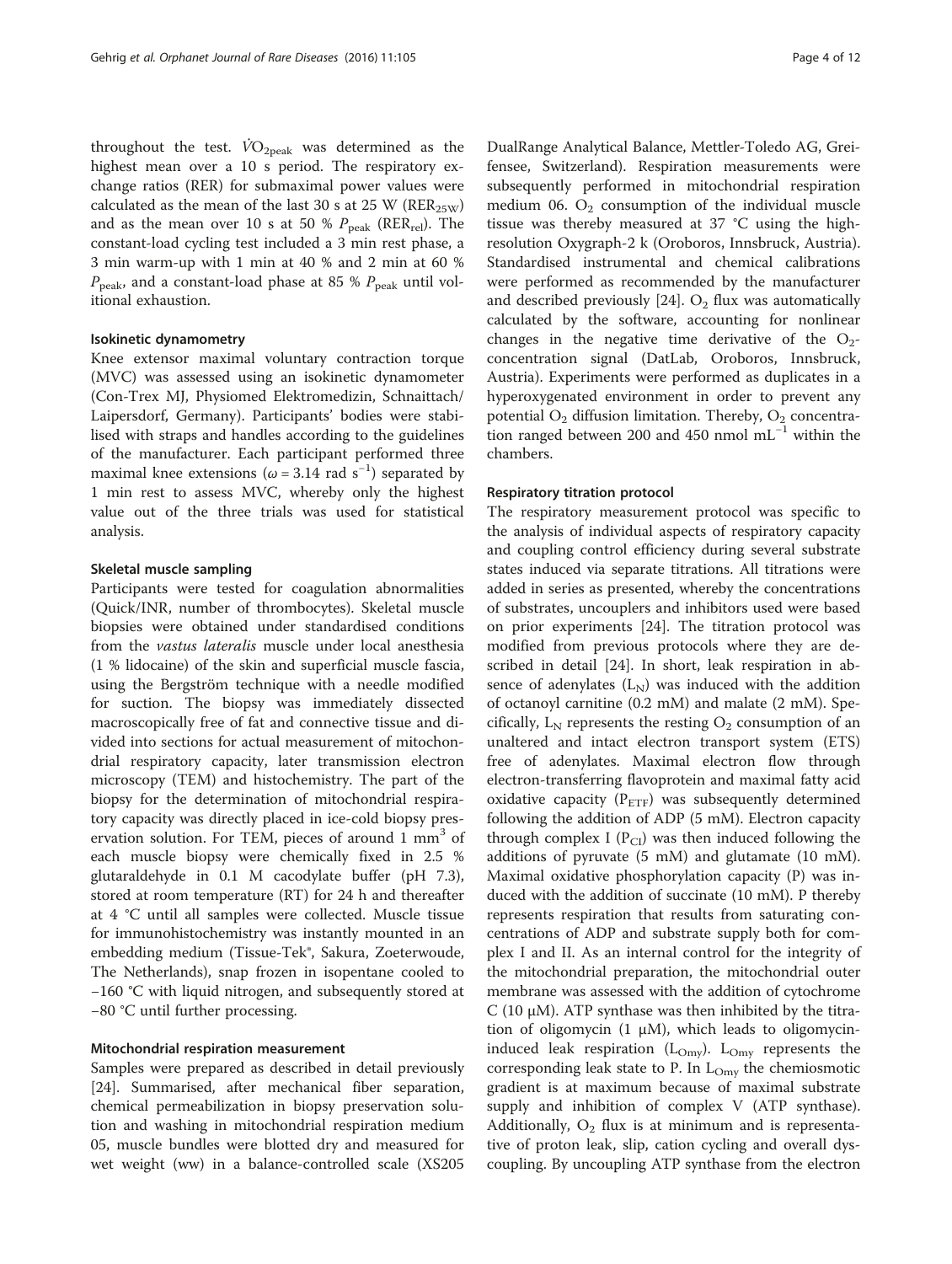transport chain with the step-wise titration  $(4 \times 0.5 \mu M)$ of the proton ionophore carbonyl cyanide  $p$ -(trifluoromethoxy) phenylhydrazone (FCCP) phosphorylative restraint of electron transport was assessed reaching ETS capacity (E). In order to inhibit CI and to assess electron flow specific to complex II (P<sub>CII</sub>), rotenone (0.5 μM) was added.  $P_{\text{CII}}$  is thereby not influenced by the preceding addition of FCCP, which was verified with separate protocols in our laboratory. The addition of antimycin A (2.5  $\mu$ M) that inhibits complex III allows the determination and correction of residual  $O_2$  consumption (ROX), which is indicative of non-mitochondrial  $O_2$  consumption in the chamber. Finally, respiration measurements were terminated by simultaneous titration of ascorbate and TMPD to assess complex IV (COX) activity. Ascorbate and TMPD represent redox substrates that donate electrons directly to COX. Correction of  $O_2$  flux for the side reaction of auto-oxidation was conducted by chemical calibration experiments prior to the measurements. Finally, mitochondrial leak control ratios (LCR) were analysed as well. LCR allow the description of mitochondrial coupling efficiency, with a theoretical minimum of 0.0, indicating a fully coupled system, to a value of 1.0, representing a fully uncoupled system [\[24, 25\]](#page-10-0).

# Transmission electron microscopy

The chemically fixed tissue was washed  $3 \times$  in 0.1. M cacodylate buffer and consecutively post-fixed in 1 % osmiumtetroxid in 0.1. M cacodylate buffer for 2 h at RT. After 3 x washing with milliQ  $H_2O$ , samples were block-stained with uranyl acetate (2 % in milliQ  $H_2O$ ) overnight at RT. The subsequent graded dehydration was conducted in a tissue processor (Leica EM TP, Leica Microsystems, Wetzlar, Germany) according to the following protocol: 10 min 70 % EtOH, 15 min 96 % EtOH,  $4 \times 30$  min 100 % EtOH, 2  $\times$  5 min and 2  $\times$  10 min propylene oxide,  $2 \times 1$  h 1:1 propylene oxide/Epon, 1 h 100 % Epon, 100 % Epon over night, 3 h Epon. Finally, samples were embedded in 100 % Epon in a nonoriented (isotropic) way and Epon was polymerised for 48 h at 60 °C. Ultrathin sections were cut on an ultramicrotome (Ultracut E ultramicrotome, Reichert, NY, USA) with a diamond knife (Diatome, Biel, Switzerland) and placed on 50 mesh hexagonal cupper grids (Plano GmbH, Wetzlar, Germany). Specifically, from each block three ultrathin sections (70 nm) were obtained at two depths separated by 20 μm and placed onto two grids. Finally, the grids were contrasted with lead citrate [\[26](#page-10-0)]. Micrographs were obtained in a FEI Tecnai G2 Spirit electron microscope (Tecnai G2 Spirit, FEI, Hillsboro, OR, USA) mounted with an Orius SC1000 chargedcoupled device camera (Gatan, Pleasanton, GA, USA) and interfaced with the TEM software (TEM User Interface, FEI, Hillsboro, OR, USA). Micrographs were acquired in a uniform random systematic order. For each grid three predetermined positions were marked for further imaging. At each position an area of  $222 \times$ 146  $μm²$  (pixel size of 57.7 nm) was used for automated image capturing by the TEM photomontage software. A random starting point was selected for the first micrograph whereafter further micrographs were taken at fixed x-, y-intervals of 64 and 42 μm, respectively. Nine 15.9  $\times$  10.5 μm<sup>2</sup> micrographs (3840  $\times$  2528 pixels) were captured in each area. Consequently, for each biopsy a total of 54 micrographs were acquired (nine micrographs per three positions per two sections per sample). Subsequently, skeletal muscle volume density of mitochondria (Mito<sub>VD</sub>) was estimated by point counting in combination with Cavalieri's principle [\[27\]](#page-10-0) using the Stereo-Investigator software (MBF Bioscience, Williston, ND, USA). For point counting a grid spacing of  $1 \mu m$  along bot x- and y-axis was applied. Each point was assigned as either intermyofibrilar (IMF<sub>VD</sub>) or subsarcolemmal  $(SS<sub>VD</sub>)$  mitochondrial volume density, lipid droplet volume density  $(LD_{VD})$ , skeletal muscle or "nothing". SS mitochondria were defined as the mitochondria that were not separated by myofibrils from the sarcolemma.

# Histochemistry

Consecutive transverse sections  $(8 \mu m)$  were cut at three depths on a microtome (Leica CM 1850, Leica Biosystems, Wetzlar, Germany) at −22 °C, mounted on glass cover slides (Superfrost Plus, Thermo Fisher Scientific Inc., Rockford, IL, USA), set to air dry and stored at -20 °C until further processing. The serial sections were then fixed in 3 % neutral buffered formalin at RT for 45 min, briefly washed and blocked with 5 % goat serum. Thereafter, the sections were firstly incubated with a primary antibody against myosin heavy chain (MyHC) isoform I (Novocastra Lyophilized Mouse Monoclonal Antibody Myosin Heavy Chain (slow), NCL-MHCs, Leica Biosystems, Wetzlar, Germany) and secondly with goat anti-rabbit IgG secondary antibody conjugated with Alexa Fluor 488 (Thermo Fisher Scientific Inc., Rockford, IL, USA). The sarcolemma of the skeletal muscle fibers were visualised by incubation with a primary antibody against laminin (Novocastra Lyophilized Mouse Monoclonal Antibody Laminin, NCL-LAMININ, Leica Biosystems, Wetzlar, Germany) in combination with goat anti-rabbit IgG secondary antibody, Alexa Fluor 647 conjugate (Thermo Fisher Scientific Inc., Rockford, IL, USA). An automated upright microscope system was used for digitizing the sections (Leica, DM5500 B, Leica Microsystems, Wetzlar, Germany). Skeletal muscle fiber type distribution was determined according to their MyHC-I and MyHC-II isoforms and classified into type I and type II fibers. For all analyses, only fibers fully encircled by adjacent fibers were evaluated using Adobe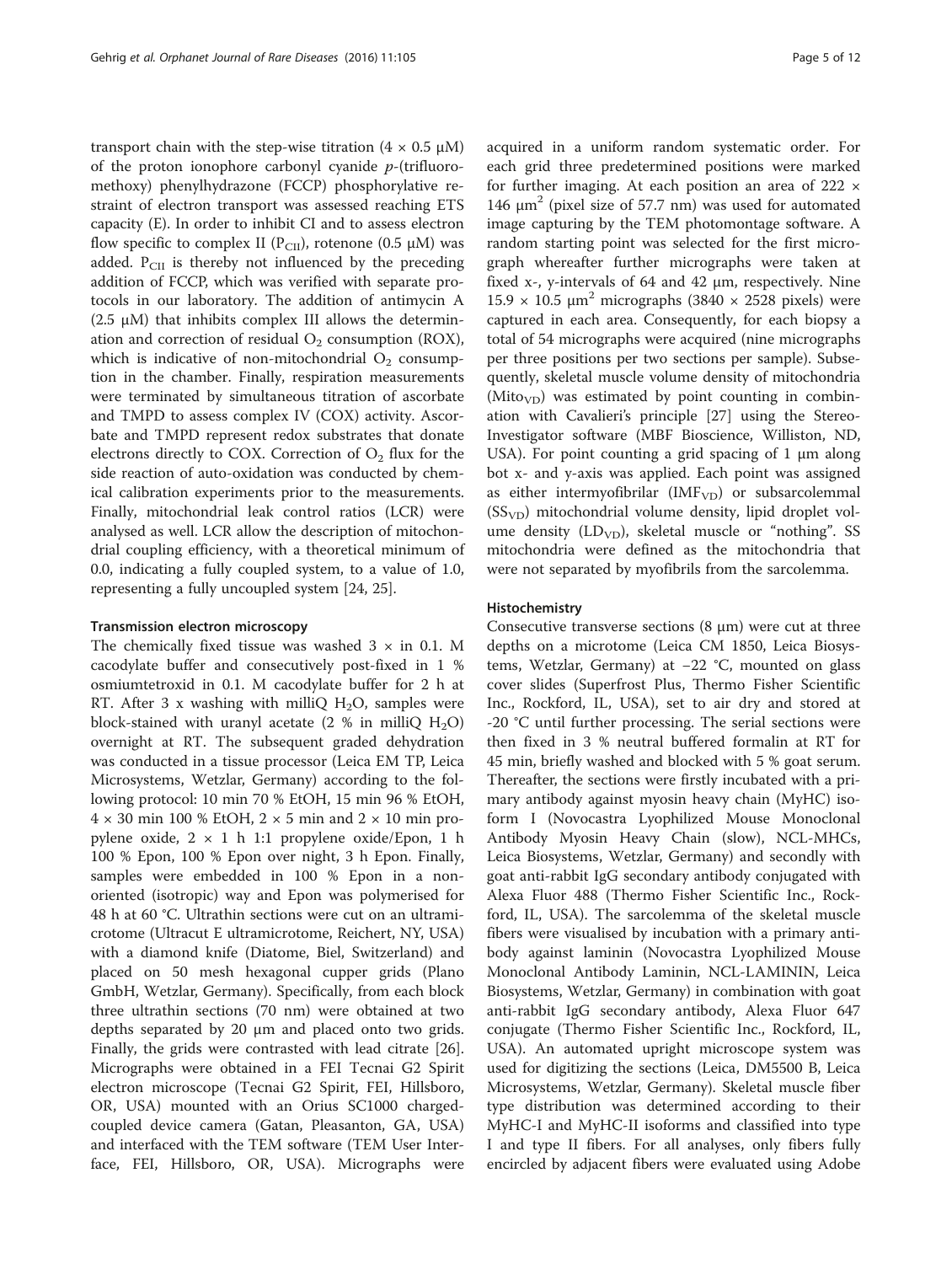Photoshop Pro CS6 (Adobe Systems Incorporated, San Jose, CA, USA). Fiber cross-sectional area (CSA) was determined by encircling the boundaries of the muscle cells of at least 50 fibers per fiber type. Only fibers with a circularity higher than 0.7 were considered for analysis (perfect circle  $= 1.0$ ).

# Statistical analysis

All data are presented as mean  $\pm$  SD in text and figures. The statistical analysis was conducted using the software SPSS Statistics 22.0 (SPSS, Chicago, IL, USA). After verification of normal distribution of the data, two-tailed unpaired samples t-tests were conducted to test the null hypothesis stating no difference between patients with mitochondrial myopathy and healthy controls. For all statistical analyses, a value of  $P < 0.05$  was considered significant. To evaluate the effect sizes of the important findings Cohen's d were calculated, whereby  $d < 0.3$  is considerd a small effect,  $d > 0.3$  and  $< 0.8$  a medium effect and  $d > 0.8$  a large effect. Spearman's rank correlation coeffiencts were calculated to determine potential dependences of several variables. The number of patients and controls included in each data set are always indicated and can vary due to inability of cycling above a power output of 0 W (one case) or technical problems with the devices (two cases).

# Results

All participants completed the skeletal muscle biopsy procedure and DXA measurement. Except from one patient who was not able to cycle against a certain resistance (25 W), all participants conducted the incremental and the constant-load cycling exercise test. Due to technical reasons, one patient and one control could not perform the isokinetic dynamometry test. There were no group differences for age, body composition, resting blood lactate concentration,  $t_{\text{lim}}$  and MVC (Table [1\)](#page-1-0).

### Exercise performance

 $P_{\text{peak}}$  was 53 % lower (P < 0.05, d = 1.8) in patients with mitochondrial myopathy. In accordance,  $\dot{V}O_{2\text{peak}}$  was 45 % lower ( $P < 0.05$ , d = 1.8) in mitochondrial myopathy patients than in healthy controls, with a broad range in both groups (Table [1](#page-1-0)). However, RER at the same absolute and relative power output did not differ between groups, suggesting similar metabolic regulations in patients and controls at submaximal work rates. Additionally,  $t_{\text{lim}}$  in the constant-load test did not differ between groups.

# Skeletal muscle mitochondrial volume density and respiratory capacity

Maximal mitochondrial respiration specific to each individual mitochondrial complex (mass-specific respiration,

respiration per mg ww) was lower ( $P < 0.05$ ) in patients with mitochondrial myopathy vs. healthy controls (Fig. [1a](#page-6-0)). In particular, difference in mass-specific respiratory capacity with mitochondrial myopathy amounted to 50 ( $P_{CI}$ , d = 2.3), 46 ( $P_{CI}$ , d = 1.8), 45 (P, d  $= 2.3$ ), 48 (COX, d  $= 1.8$ ) and 47 % (ETS, d  $= 2.0$ ). Considering the range of P for example, patients show a markedly lower maximal mitochondrial oxidative capacity (44.10 – 81.94 pmol  $O_2$  mg<sup>-1</sup> s<sup>-1</sup>) than controls (86.54 – 127.89 pmol O<sub>2</sub> mg<sup>-1</sup> s<sup>-1</sup>;  $P < 0.01$ ). Additionally, Mito<sub>VD</sub> was on average 23 % lower ( $P < 0.05$ , d = 1.5) in patients, which was related to the lower  $IMF_{VD}$ (Table [3,](#page-7-0)  $d = 1.4$ ). Moreover, after normalizing mitochondrial respiratory capacity to Mito<sub>VD</sub> all respiratory states specific to the five mitochondrial complexes were lower  $(P < 0.05$ , Fig. [1b\)](#page-6-0) in patients (28 (P<sub>CI</sub>, d = 1.9), 24 (P<sub>CII</sub>,  $d = 1.5$ ), 23 (P,  $d = 1.8$ ), 28 (COX,  $d = 1.3$ ) and 24 % (ETS,  $d = 1.4$ )), suggesting quantitative and qualitative alterations in mitochondrial function with mitochondrial myopathy. In contrast, LCR did not differ  $(P = 0.501)$ between groups (mitochondrial myopathy  $0.42 \pm 0.07$ ; controls  $0.44 \pm 0.05$ ).

# Skeletal muscle fiber type distribution

Mitochondrial myopathy patients demonstrated a higher  $(P<0.001, d = 4.2)$  ratio of type II to I fibers and a tendency ( $P = 0.070$ ,  $d = 1.1$ ) towards lower CSA, indicating potential skeletal muscle atrophy (Table [3\)](#page-7-0). In accordance with these results, the distribution of type II fibers in patients ranged from  $60.4 - 69.0$  % in contrast to  $32.8$  – 48.8 % in healthy controls. However, CSA specific to type I and II fibers did not differ ( $P = 0.133$ ;  $P = 0.127$ ) between patients and controls (Table [3\)](#page-7-0).

# Correlations

The mutation load in the 6 patients ranged from 12 to 95 %. There was no relationship between percentage mutation and any of the other determined variables.  $\dot{V}O_{2\text{peak}}$ was positively correlated ( $P < 0.05$ ) to P ( $\rho = 0.626$ ), Mito<sub>VD</sub> ( $\rho$  = 0.577) and P normalised to Mito<sub>VD</sub> ( $\rho$  = 0.648). Moreover, P, Mito<sub>VD</sub>, P/Mito<sub>VD</sub> as well as lean mass were all related to CSA of type I fibers ( $\rho = 0.653$ ,  $\rho = 0.600$ ,  $\rho = 0.618$ ,  $\rho = 0.578; P < 0.05$ ).

# **Discussion**

The main finding of the present study is that skeletal muscle mitochondrial function in mitochondrial myopathy patients is lower than in healthy controls due to reduced mitochondrial volume density as well as diminished intrinsic mitochondrial function. Furthermore, patients exhibited a shift in skeletal muscle fiber type towards more type II fibers and tended to an atrophic muscle phenotype. Moreover,  $VO_{2\text{peak}}$  and  $P_{\text{peak}}$  in patients with mitochondrial myopathy were lower than in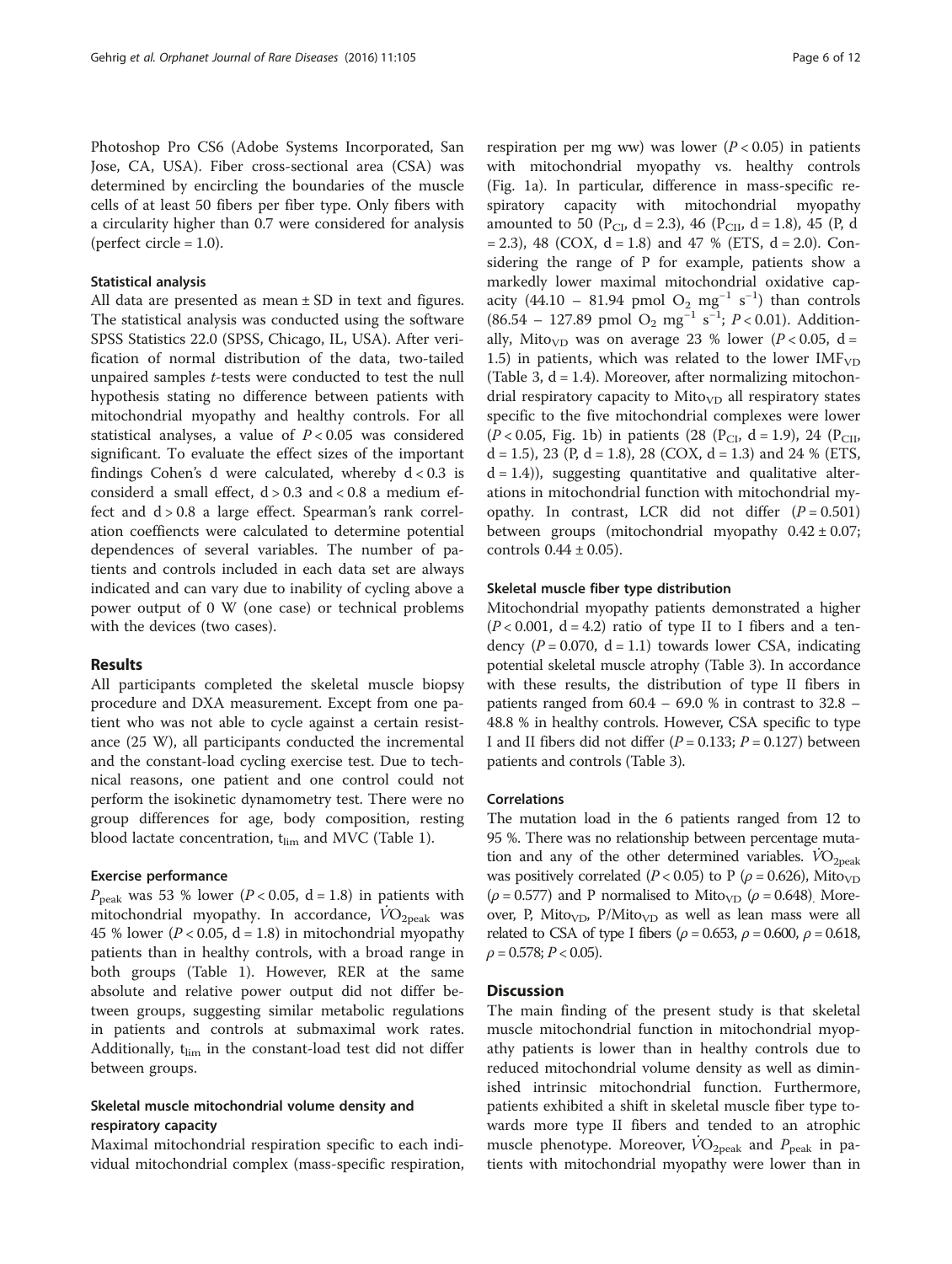<span id="page-6-0"></span>

healthy controls. Mitochondrial volume density and maximal oxidative phosphorylation capacity were positively correlated to  $\dot{V}O_{2\text{peak}}$ . Thus, mitochondrial myopathy is associated with decreased mitochondrial quantity and quality as well as diminished capacity for wholebody maximal  $O<sub>2</sub>$  uptake.

This study determined skeletal muscle mitochondrial volume density and respiratory capacity of each single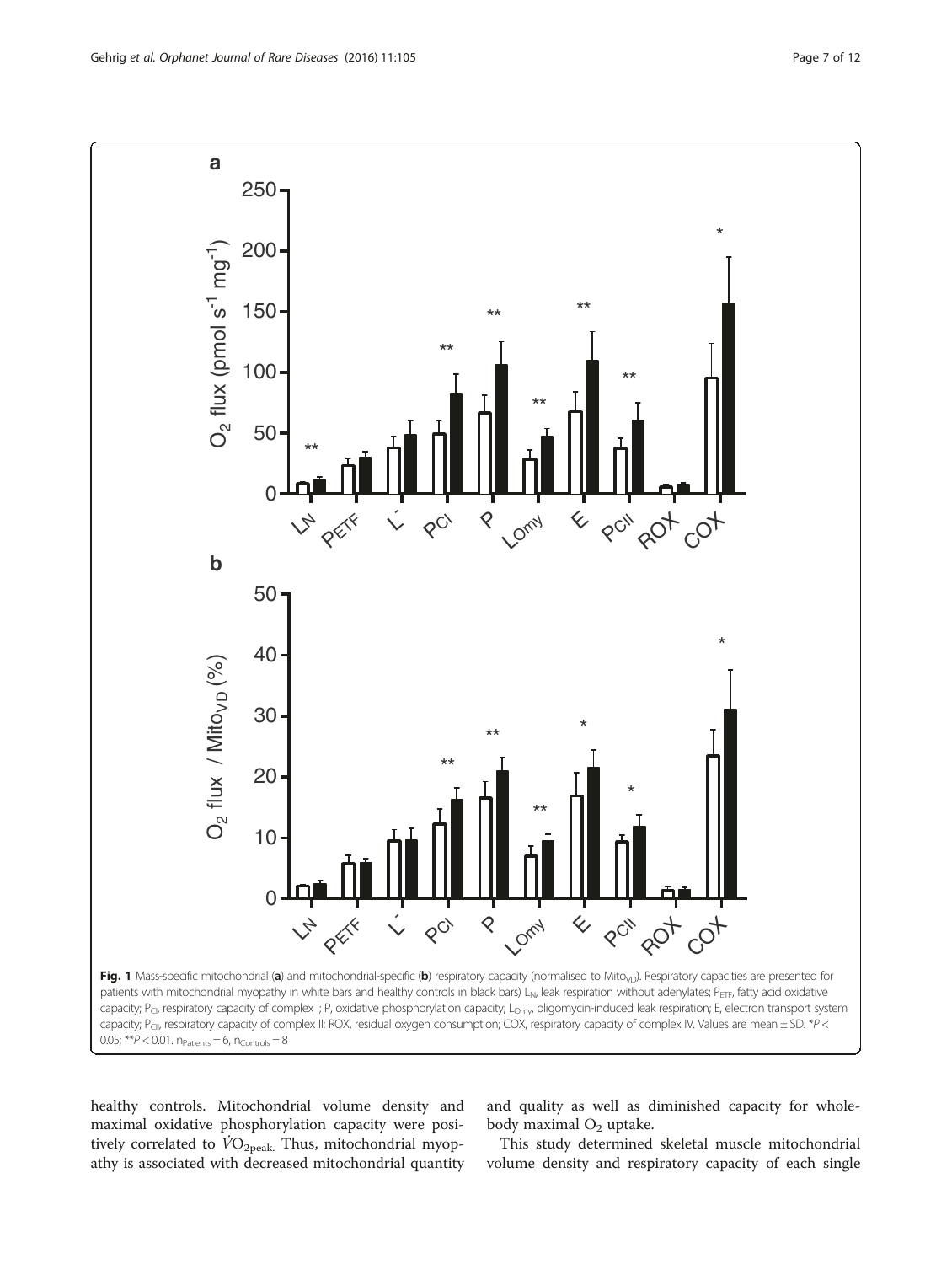<span id="page-7-0"></span>Table 3 Skeletal muscle properties of patients with mitochondrial myopathy ( $n = 6$ ) and healthy controls ( $n = 8$ )

|                                      | Patients        | Controls          | $P$ -value |
|--------------------------------------|-----------------|-------------------|------------|
| Type I fibers (%)                    | $34.8 + 3.6$    | $55.7 + 5.9$      | < 0.001    |
| Type II fibers (%)                   | $65.2 + 3.6$    | $44.3 + 5.9$      | < 0.001    |
| $CSA$ total ( $\mu$ m <sup>2</sup> ) | $3,438 \pm 915$ | $4,698 \pm 1,328$ | 0.070      |
| CSA type I fibers $(\mu m^2)$        | $3991 + 1211$   | $5234 + 1566$     | 0.133      |
| CSA type II fibers $(\mu m^2)$       | $3,178 \pm 852$ | $4,359 \pm 1,592$ | 0.127      |
| $MitoVD$ (%)                         | $4.0 + 0.5$     | $5.1 + 0.8$       | < 0.05     |
| $IMF_{VD}$ (%)                       | $3.4 + 0.4$     | $4.1 + 0.5$       | < 0.05     |
| $SSVD$ (%)                           | $0.6 + 0.3$     | $1.0 + 0.5$       | 0.118      |
| $LDvn$ (%)                           | $0.4 + 0.1$     | $0.4 + 0.3$       | 0.660      |

Values are represented as means  $\pm$  SD. CSA cross sectional area; IMF<sub>VD</sub> intermyofibrilar mitochondrial volume density,  $LD_{VD}$  lipid droplet volume density, Mito<sub>VD</sub> mitochondrial volume density,  $SS_{VD}$  subsarcolemmal mitochondrial volume density

complex I-V in permeabilised fibers from mitochondrial myopathy patients in comparison to age- and gendermatched healthy controls. Thereby, not only  $Mito<sub>VD</sub>$  but also the mass-specific (per mg ww) and mitochondrialspecific (normalised to  $Mito<sub>VD</sub>$ ) respiratory capacity of each individual complex were affected by mitochondrial myopathy, indicating an evident impairment of innate mitochondrial function. This lower mitochondrial function may lead to greater disturbances in homeostasis in skeletal muscle, higher reliance on muscle glycogen, increased lactate production and, therewith, lower exercise capacity compared to healthy individuals [\[28](#page-10-0)]. Moreover, these alterations could limit the skeletal muscle's ability to extract and/or oxidize  $O_2$  from the blood [[14, 28\]](#page-10-0), potentially resulting in an impaired  $\dot{V}O_{2\text{peak}}$ . Particularly, the lower  $O_2$  extraction capacity of the skeletal muscle is likely to lead to a higher systemic  $O_2$ delivery relative to  $O_2$  utilization, i.e. a hyperkinetic circulation, causing typical symptoms of mitochondrial myopathy such as metabolic acidosis, exertional dyspnea, exercise intolerance, low exercise performance and consecutively reduced quality of life [[10](#page-10-0)–[13](#page-10-0), [29](#page-10-0)].

Hence, the present bioenergetic impairments at the cell organelles' level result in abnormal cardiac and ventilatory responses to increased  $O_2$  requirements as in response to physical activity and exercise [\[29](#page-10-0)–[31\]](#page-10-0), and might impair exercise capacity in patients with mitochondrial myopathy. Noteworthy, exercise capacity in patients with mitochondrial myopathy was lower compared to healthy controls and varied broadly, reflecting the heterogenous clinical manifestation and severity of this disease. In addition,  $\rm \dot{VO}_{2peak}$  correlated with measures of mitochondrial quantity and quality, indicating an association with reduced skeletal muscle  $O_2$  uptake capacity, which has been indicated by previous studies in our laboratory before [\[32, 33\]](#page-10-0). In support, diminished  $\rm\dot{VO}_{2peak}$  may be entirely explained by a lower systemic a-vO<sub>2</sub> diff [\[10](#page-10-0)–[13\]](#page-10-0), since peak cardiac output  $(\dot{Q}_{peak})$  has been reported not to differ between mitochondrial myopathy and healthy controls [\[11](#page-10-0)]. Although these metabolic adaptations in skeletal muscle are critical for physical activity, especially for submaximal exercise performance,  $\dot{V}O_{2\text{peak}}$  is limited by  $O_2$  transport capacity in healthy human individuals whithout metabolic disturbances [\[34](#page-10-0)–[36\]](#page-10-0).

To our knowledge, this is also the first study demonstrating skeletal muscle fiber type transformation from type I to type II fibers in adult mitochondrial myopathy patients. This finding contrasts to the histochemically described type I fiber predominance as a compensation for impaired energy production and mitochondrial function in children with mitochondrial myopathy [\[8](#page-10-0)]. As type I fibers usually contain a higher proportion of mitochondria than type II fibers [\[37](#page-10-0)], an enhanced ratio of type I as compared to type II fibers could increase the number of mitochondria and lead to a potentially greater capacity for energy production [[8\]](#page-10-0). In turn, decreased oxidative capacity could also be compensated by a switch from an oxidative to a more glycolytic phenotype in order to partially restore muscle strength and energy production, yet leading to higher lactic acid production, which is characteristic for this disease [\[10](#page-10-0), [38](#page-10-0)]. Lactate in turn represents an important fuel for oxidative metabolism and has been reported to rather enhance energy production than inducing fatigue in patients with mitochondrial myopathy [\[39\]](#page-10-0). In support of our findings, Venhoff et al. [\[9](#page-10-0)] reported a fiber type shift from type I to type II fibers in rodent models of mitochondrial myopathy. The lower Mito<sub>VD</sub> in patients with mitochondrial myopathy, which was related to lower IMF<sub>VD</sub>, may thereby reflect the decreased type I to type II fiber ratio and the potentially higher reliance on glycogen metabolism.  $SS<sub>VD</sub>$  in the present study did not differ and only half of the mitochondrial myopathy patients demonstrated ragged-red fibers (RRF, Table [2\)](#page-2-0). Together these findings contrast previous reports of SS mitochondrial proliferations and simulatenously occurring RRF with mitochondrial myopathy [[8, 40, 41\]](#page-10-0). Moreover, mouse models of mitochondrial myopathy demonstrated RRF and increased skeletal muscle mitochondrial volume density, particularly in the SS region, wheras respiratory chain enzyme activites were decreased [\[42](#page-10-0)]. Therefore, the authors suggested the higher mitochondrial volume density to partly compensate for the respiratory chain deficiency and the redcued mitochondrial ATP production being not as critical for the pathophysiology of mitochondrial myopathy as previously thought [\[42](#page-10-0)]. Accordingly, recent studies displayed altered  $Ca^{2+}$  handling in mitochondrial myopathy [\[43](#page-10-0), [44\]](#page-10-0), stimulating the discussion of progressive muscle weakness rather than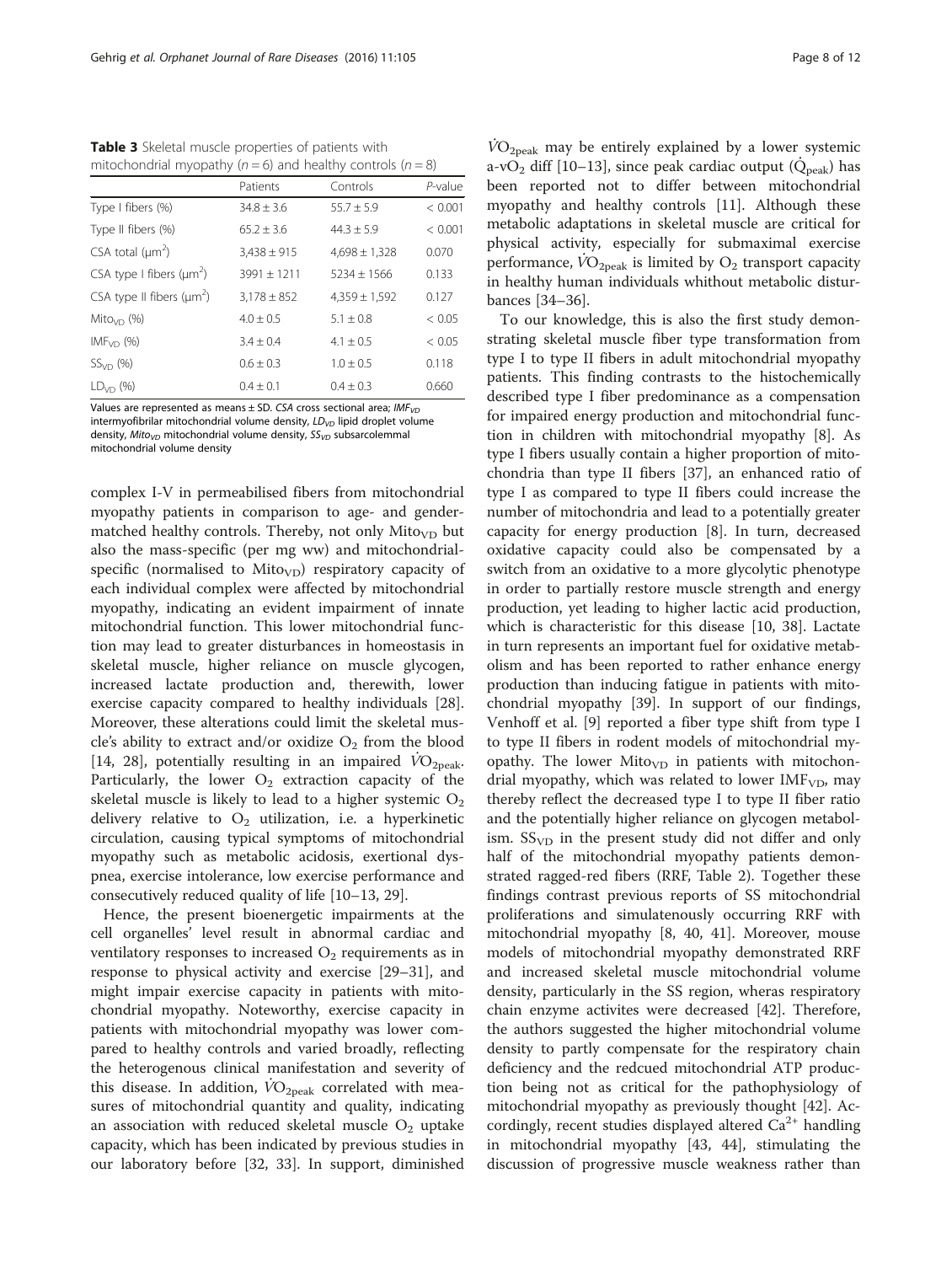energy deficiency as the potential dominating pathomechanism [\[44](#page-10-0)]. Collectively, these partially divergent findings may once more reflect the heterogenous character of this disease and the possible detrimental effect of physical inactivity in mitochondrial myopathy patients, which in turn emphasizes the need for further studies also on alternate pathophysiological mechanisms.

Discriminating exercise intolerance caused by defective mitochondria from that of disease-associated inactivity and hence physical deconditioning remains challenging. Exercise intolerance inevitably results in reduced levels of habitual physical activity and causes physical deconditioning, which in turn leads to a vicious cycle of further deconditioning and progressive exercise intolerance [\[45](#page-11-0)]. Similar total lean mass and lean mass of the lower limbs in mitochondrial myopathy patients and healthy controls may suggest that the diminished mitochondrial volume density, as well as the reduced function and exercise performance are possibly associated with the disease itself rather than with inactivity alone. Moreover, MVC and t<sub>lim</sub> did not significantly differ between patients with mitochondrial myopathy and healthy controls, which contradicts different levels of physical activity. In support, mice with mitochondrial myopathy showed a decrease in ATP levels even with exercise, which was less than in sedentary diseased mice but dropped to 30 % of wild-type after 10 month [[46\]](#page-11-0). Nonetheless, in spite of matching patients and controls according to age, gender and, as far as possible, to reported physical activity levels, the lower  $\rm\ddot{VO}_{2peak}$  and  $P_{peak}$  in patients with mitochondrial myopathy could be due to sustained physical inactivity associated with the disease-related exercise intolerance. Thereby, the present lower Mito<sub>VD</sub> and mitochondrial respiratory capacity in patients with mitochondrial myopathy could indeed also simply be a reflection of this vicious cycle. Disuse and physical inactivity, respectively, have been reported to lead to decreases in mitochondrial volume density and hence mitochondrial function [[47](#page-11-0), [48\]](#page-11-0). In line herewith is the lower  $IMF_{VD}$ with mitochondrial myopathy, as IMF mitochondria represent a specialization towards energy production for contractile activity [\[49](#page-11-0)]. Reduced contractile activity due to physical inactivity in patients with mitochondrial myopathy could have resulted in lower  $IMF_{VD}$  and secondary impaired mitochondrial function. In support, muscle homogenates of mice with mitochondrial myopathy due to a COX deficiency exhibited increased mitochondrial mass, oxidative capacity and exercise performance after an endurance exercise training intervention in comparison to sedentary diseased mice [[46\]](#page-11-0). However, although the enhanced physical activity led to a preservation of oxidative capacity of 50 – 60 % of wild-type levels in comparison to the drop to  $10 - 40$  % in sedentary diseased mice in 3 month duration, oxidative capacity

still remained reduced compared to wild-type controls. Moreover, mitochondrial COX activity was not affected by the exercise intervention [[46\]](#page-11-0). The oxidative capacity in muscle homogenates, which was sustained only partially, together with the persistent COX defect at the mitochondrial level in exercised diseased mice indicates increased mitochondrial quantity but not quality with exercise [[46\]](#page-11-0). Therefore, lower Mito<sub>VD</sub> but not impaired intrinsic mitochondrial function could be explained by physical inactivity secondarily to exercise intolerance. Congruently, two weeks of physical inactivity induced by one leg immobilization led to reduced mitochondrial respiratory capacity due to changes in mitochondrial content but not intrinsic mitochondrial function [\[47](#page-11-0)]. Moreover, considering the shift towards more type II fibers and the trend to general fiber atrophy, physical inactivity should be considered as a potential cause. However, muscle disuse affects mainly type I fiber diameter [\[50](#page-11-0), [51\]](#page-11-0), which did not differ between patients and controls. This is further supported by a rat model of mitochondrial myopathy harborating a predominate type II fiber atrophy [\[9](#page-10-0)]. Conclusively, mechanisms related to mitochondrial dysfunction and the disease-causing mutations itself could have induced the present pathologic findings. However, physical inactivity could secondarily have led to further aggraviation of decreased exercise capacity and mitochondrial function. Therefore, the present study cannot definitively clarify whether the findings are related to the disease per se or in addition to inacitivity. Another limitation of the present study is the small sample size, which hovewer, according to the preceding power calculation and the significant differences of the main results was sufficient. The small number of participants can be explained by the large expected contrasts in Mito $_{VD}$  and mitochondrial respiratory capacity between patients with mitochondrial myopathy and healthy controls and the small coefficients of variation for the TEM and high-resolution respirometry. The present findings in this small cohort with a rather inhomogenous degree of heteroplasmy are further strengthend by the high effect sizes.

From a clinical point of view, the diagnosis of mitochondrial cytopathy or mitochondrial myopathy, respectively, remains challenging and requires the combined application of multiple methodologies [\[52](#page-11-0)]. Blood samples may exhibit increased resting lactate concentrations and elevated CK levels. However, lactic acidosis is often not present and CK levels may be normal or only mildly increased. Functional muscle testing with the subanaerobic threshold exercise test (SATET) is a very specific measure for mitochondrial pathology [[53\]](#page-11-0) but many mitochondrial myopathy patients do not exhibit pathological values. Morphological, biochemical and molecular studies in tissue samples allow a diagnosis by the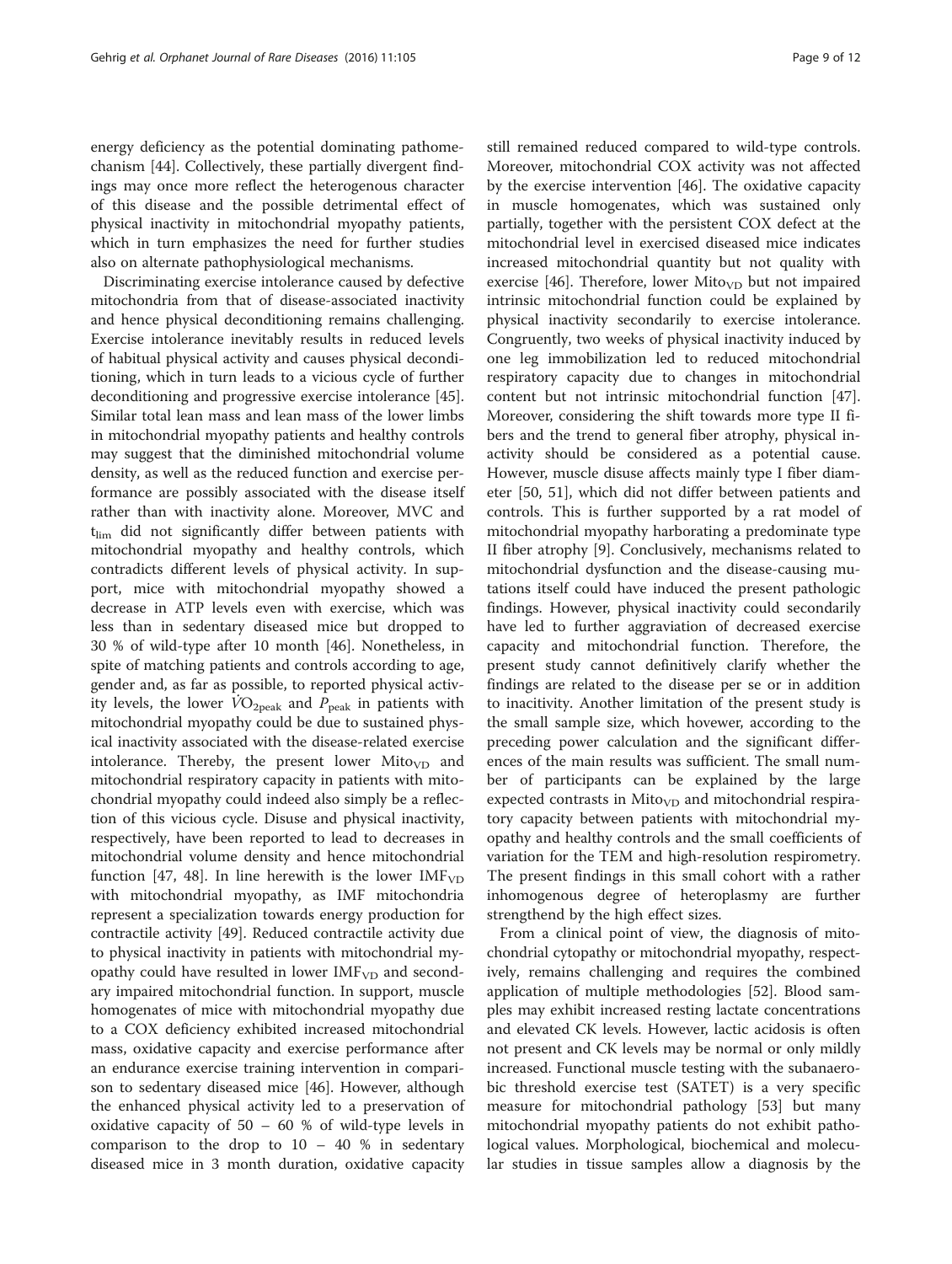presence of suggestive histopathological findings such as RRF and ragged-blue fibers, COX depleted fibers, variously formed mitochondria, abnormal cristae, crystalloid inclusions and the determination of diseasecausing mutations in the mitochondrial and/or nuclear DNA [[41,](#page-10-0) [52](#page-11-0)]. As demonstrated in two of our six patients, these typical histological signs of mitochondrial myopathy can be lacking despite presence of a mitochondrial disease [[52\]](#page-11-0). Molecular genetic analysis of mitochondrial DNA in tissues may demonstrate heteroplasmic deletions and point mutations. In addition, nuclear DNA mutations need to be considered. For heteroplasmic mitochondrial DNA mutations, the degree of heteroplasmy needs to be quantified, but the pathological threshold is poorly defined, particularly in mitochondrial cytopathy patients at advanaced age. This heteroplasmy, a canonical criteria for the pathogenity, is not always given as also pathogenic homoplasmic mutations have been described [\[3](#page-10-0), [54\]](#page-11-0). This aspect also causes some limitations regarding the results of the present study and their generalization for all mitochondrial myopathy patients. As we included only patients with mitochondrial DNA single deletions, the present results are only true for this spectrum of phenotype and further investigations considering patients with mitochondrial DNA point mutations and nuclear DNA mutations affecting mitochondria are needed to verify these findings.

To provide proper patient management, treatment and genetic counseling, a clear diagnosis of mitochondrial cytopathies is necessary. Our results demonstrate that high-resolution respirometry measurements could represent a promising additional tool for the diagnosis of mitochondrial cytopathies. In vitro measurements as the present high-resolution respirometry allow the estimation of the functionality of specific steps implicated in mitochondrial metabolism by the use of various substrates, uncouplers and inhibitors. Such polarographic measurements of  $O<sub>2</sub>$  consumption provide more essential information on innate mitochondrial function, as evaluations not only of isolated mitochondria but also of permeabilised cells are possible [\[55](#page-11-0)]. In contrast to the isolation procedure, permeabilization of muscle fibers preserves mitochondrial morphology and integrity and allows the examination of the intact mitochondrial network [\[22](#page-10-0)]. However, the definition of normal ranges of complex activites in skeletal muscle remains disputed and difficult. Since a skeletal muscle biopsy is needed for this approach, this minimal-invasive procedure represents a disadvantage for the patients. Conclusively, further studies to eliminate the variations and to validate high-resolution respirometry as a diagnostic measure are needed.

# Conclusion

Mitochondrial myopathy led to diminished skeletal muscle mitochondrial volume density and respiratory capacity of each individual complex and was related to reduced maximal exercise capacity. Lower mitochondrial volume density was attended by a shift in skeletal muscle phenotype from type I to type II fibers, reflecting a possible compensation for the lower mitochondrial respiratory as well as exercise capacity. Hence, the affected mitochondrial quantity and quality could be responsible for the impaired exercise capacity and could further aggravate exercise intolerance. However, it cannot be excluded that changes observed in patients are simply due to physical inactivity as a cause of the disease-related exercise intolerance. Nonetheless, the clearly reduced mitochondrial respiratory capacity in patients with mitochondrial myopathy compared to age- and gendermatched healthy controls proposes high-resolution respirometry measurements in permeabilised skeletal muscle fibers to be a promising additional diagnostic tool.

#### Abbreviations

BMC, bone mineral content; CIS-fatigue, checklist individual strength; CK, phosphocreatine kinase; COX, complex IV activity; CSA, cross-sectional area; DXA, dual-energy X-ray absorptiometry; E, electron transport system capacity; ETS, electron transport system; FCCP, carbonyl cyanide p-(trifluoromethoxy) phenylhydrazone; HbA<sub>1c</sub>, glycated hemoglobin; IMF<sub>VD</sub>, intermyofibrilar mitochondrial volume density; LCR, leak control ratio; LD<sub>VD</sub>, lipid droplet volume density; L<sub>N</sub>, leak respiration in absence of adenylates; L<sub>Omy</sub>, oligomycin-induced leak respiration; Mito<sub>vD</sub>, volume density of mitochondria; MVC, maximal voluntary contraction torque; P, maximal oxidative phosphorylation capacity;  $P_{CI}$ , complex I activity;  $P_{C|b}$  complex II activity;  $P_{ETF}$ , fatty acid oxidative capacity;  $P_{peak}$  work c apacity; proBNP, precursorprotein brain natriuretic peptide;  $Q_{\rm peak}$  peak cardiac output; RER, respiratory exchange ratio; ROX, residual  $O<sub>2</sub>$  consumption; rpm, revolutions per minute; RT, room temperature; SS<sub>VD</sub>, subsarcolemmal mitochondrial volume density; TEM, transmission electron microscopy; t<sub>lim</sub>, time to volitional exhaustion; TSH, thyroid stimulating hormone; VAS, visual analogue scale;  $\dot{V}O_{2\text{peak}}$ peak oxygen uptake; ww, wet weight

#### Acknowledgments

We are grateful to all participants for their contribution to this study. Moreover, we thank Prof. Dr. med. Jean-Marc Burgunder (Swiss Huntington Disease Centre, Department of Clinical Research, University of Bern, Switzerland) for the assistance with patient recruitment.

#### Funding

This work was supported by grants from the Zurich Center for Integrative Human Physiology (ZIHP) and Neuromuscular Research Association Basel (NeRAB).

#### Availability of data and material

All data is stored in separate folder of the database of the Department of Neurology, University Hospital Zurich.

#### Authors' contributions

All authors substantially contributed to the conception and design, or the acquisition, analysis and interpretation of the present data. Moreover, all authors were involved in drafting or revising the manuscript and gave their final approval of the version to be published.

#### Competing interests

The authors declare that they have no competing interests.

Consent fo publication

Not applicable.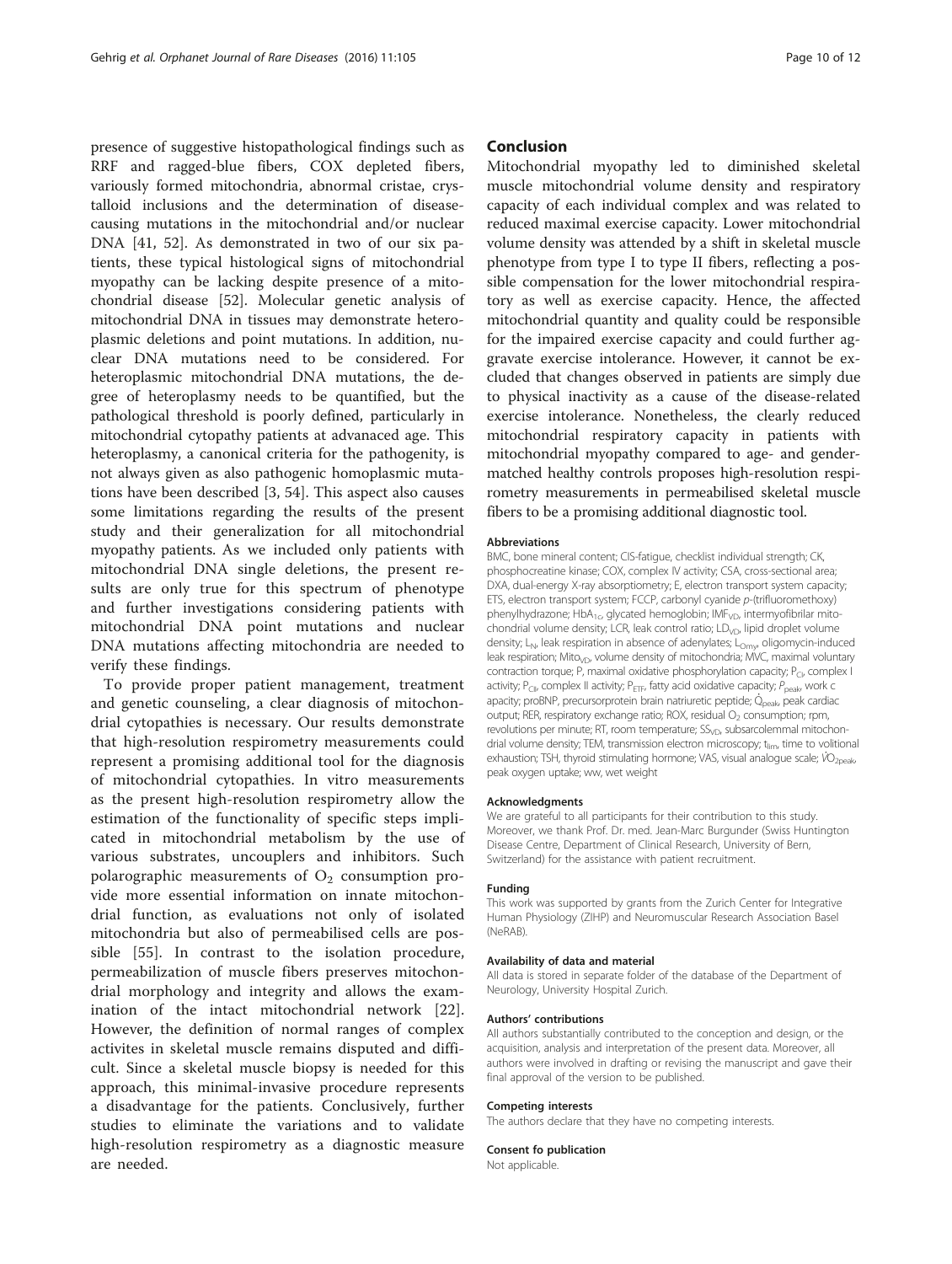#### <span id="page-10-0"></span>Ethics approval and consent to participate

The present experimental protocol was approved by the Cantonal Ethics Committee of Zurich (KEK 2012-0363) and was conducted in accordance with the Declarations of Helsinki. Participants were fully informed about the purposes, benefits and risks associated with this study and gave their written informed consent prior to the initiation of the experiments.

#### Author details

<sup>1</sup>Department of Neurology, University Hospital Zurich, Frauenklinikstrasse 26, 8091 Zurich, Switzerland. <sup>2</sup>Institute of Physiology, University of Zurich, Winterthurerstrasse 190, 8057 Zurich, Switzerland. <sup>3</sup>Zurich Center for Integrative Human Physiology (ZIHP), Winterthurerstrasse 190, 8057 Zurich, Switzerland. <sup>4</sup>Exercise Physiology Lab, Institute of Human Movement Sciences, ETH Zurich, Winterthurerstrasse 190, 8057 Zurich, Switzerland.

# Received: 13 May 2016 Accepted: 21 July 2016 Published online: 29 July 2016

#### References

- 1. Di Mauro S. Pathogenesis and treatment of mitochondrial myopathies: recent advances. Acta Myol. 2010;29:333–8.
- 2. Hassani A, Horvath R, Chinnery PF. Mitochondrial myopathies: developments in treatment. Curr Opin Neurol. 2010;23:459–65.
- 3. Di Mauro S. Mitochondrial medicine. Biochim Biophys Acta. 1659;2004:107–14.
- 4. Tuppen HA, Blakely EL, Turnbull DM, Taylor RW. Mitochondrial DNA mutations and human disease. Biochim Biophys Acta. 1797;2010:113–28.
- 5. Larsson NG, Oldfors A. Mitochondrial myopathies. Acta Physiol Scand. 2001; 171:385–93.
- 6. Gallanti A, Prelle A, Chianese L, Barbieri S, Jann S, Schiaffino S, Comini A, Scarpini E, Pellegrini G, Moggio M, et al. Congenital myopathy with type 2A muscle fiber uniformity and smallness. Neuropediatrics. 1992;23:10–3.
- 7. Muranaka H, Osari S, Fujita H, Kimura Y, Goto A, Imoto C, Nonaka I. Congenital familial myopathy with type 2 fiber hypoplasia and type 1 fiber predominance. Brain Dev. 1997;19:362–5.
- Enns GM, Hoppel CL, DeArmond SJ, Schelley S, Bass N, Weisiger K, Horoupian D, Packman S. Relationship of primary mitochondrial respiratory chain dysfunction to fiber type abnormalities in skeletal muscle. Clin Genet. 2005;68:337–48.
- 9. Venhoff N, Lebrecht D, Pfeifer D, Venhoff AC, Bisse E, Kirschner J, Walker UA. Muscle-fiber transdifferentiation in an experimental model of respiratory chain myopathy. Arthritis Res Ther. 2012;14:R233.
- 10. Vissing J, Galbo H, Haller RG. Exercise fuel mobilization in mitochondrial myopathy: a metabolic dilemma. Ann Neurol. 1996;40:655–62.
- 11. Taivassalo T, Jensen TD, Kennaway N, DiMauro S, Vissing J, Haller RG. The spectrum of exercise tolerance in mitochondrial myopathies: a study of 40 patients. Brain. 2003;126:413–23.
- 12. Taivassalo T, Abbott A, Wyrick P, Haller RG. Venous oxygen levels during aerobic forearm exercise: An index of impaired oxidative metabolism in mitochondrial myopathy. Ann Neurol. 2002;51:38–44.
- 13. Linderholm H, Müller R, Ringqvist T, Sornas R. Hereditary abnormal muscle metabolism with hyperkinetic circulation during exercise. Acta Med Scand. 1969;185:153–66.
- 14. Hoppeler H, Hudlicka O, Uhlmann E. Relationship between mitochondria and oxygen consumption in isolated cat muscles. J Physiol. 1987;385:661–75.
- 15. Taivassalo T, Haller RG. Exercise and training in mitochondrial myopathies. Med Sci Sports Exerc. 2005;37:2094–101.
- 16. Taivassalo T, Gardner JL, Taylor RW, Schaefer AM, Newman J, Barron MJ, Haller RG, Turnbull DM. Endurance training and detraining in mitochondrial myopathies due to single large-scale mtDNA deletions. Brain. 2006;129:3391–401.
- 17. Iqbal S, Ostojic O, Singh K, Joseph AM, Hood DA. Expression of mitochondrial fission and fusion regulatory proteins in skeletal muscle during chronic use and disuse. Muscle Nerve. 2013;48:963–70.
- 18. Morgan-Hughes JA, Schapira AH, Cooper JM, Holt IJ, Harding AE, Clark JB. The molecular pathology of respiratory-chain dysfunction in human mitochondrial myopathies. Biochim Biophys Acta. 1990;1018:217–22.
- 19. Rustin P, Chretien D, Bourgeron T, Gerard B, Rotig A, Saudubray JM, Munnich A. Biochemical and molecular investigations in respiratory chain deficiencies. Clin Chim Acta. 1994;228:35–51.
- 20. Holt IJ, Harding AE, Cooper JM, Schapira AH, Toscano A, Clark JB, Morgan-Hughes JA. Mitochondrial myopathies: clinical and biochemical features of 30 patients with major deletions of muscle mitochondrial DNA. Ann Neurol. 1989;26:699–708.
- 21. Tarnopolsky MA, Raha S. Mitochondrial myopathies: diagnosis, exercise intolerance, and treatment options. Med Sci Sports Exerc. 2005;37:2086–93.
- 22. Picard M, Taivassalo T, Gouspillou G, Hepple RT. Mitochondria: isolation, structure and function. J Physiol. 2011;589:4413–21.
- 23. Moggio M, Colombo I, Peverelli L, Villa L, Xhani R, Testolin S, Di Mauro S, Sciacco M. Mitochondrial disease heterogeneity: a prognostic challenge. Acta Myol. 2014;33:86–93.
- 24. Jacobs RA, Siebenmann C, Hug M, Toigo M, Meinild AK, Lundby C. Twenty-eight days at 3454-m altitude diminishes respiratory capacity but enhances efficiency in human skeletal muscle mitochondria. FASEB J. 2012;26:5192–200.
- 25. Gnaiger E. Capacity of oxidative phosphorylation in human skeletal muscle: new perspectives of mitochondrial physiology. Int J Biochem Cell Biol. 2009; 41:1837–45.
- 26. Reynolds ES. The use of lead citrate at high pH as an electron-opaque stain in electron microscopy. J Cell Biol. 1963;17:208–12.
- 27. West MJ. Estimating volume in biological structures. Cold Spring Harb Protoc. 2012;2012:1129–39.
- 28. Holloszy JO, Coyle EF. Adaptations of skeletal muscle to endurance exercise and their metabolic consequences. J Appl Physiol Respir Environ Exerc Physiol. 1984;56:831–8.
- 29. Heinicke K, Taivassalo T, Wyrick P, Wood H, Babb TG, Haller RG. Exertional dyspnea in mitochondrial myopathy: clinical features and physiological mechanisms. Am J Physiol Regul Integr Comp Physiol. 2011;301:R873–84.
- 30. Dandurand RJ, Matthews PM, Arnold DL, Eidelman DH. Mitochondrial disease. Pulmonary function, exercise performance, and blood lactate levels. Chest. 1995;108:182–9.
- 31. Flaherty KR, Wald J, Weisman IM, Zeballos RJ, Schork MA, Blaivas M, Rubenfire M, Martinez FJ. Unexplained exertional limitation: characterization of patients with a mitochondrial myopathy. Am J Respir Crit Care Med. 2001;164:425–32.
- 32. Jacobs RA, Flück D, Bonne TC, Burgi S, Christensen PM, Toigo M, Lundby C. Improvements in exercise performance with high-intensity interval training coincide with an increase in skeletal muscle mitochondrial content and function. J Appl Physiol (1985). 2013;115:785–93.
- 33. Jacobs RA, Lundby C. Mitochondria express enhanced quality as well as quantity in association with aerobic fitness across recreationally active individuals up to elite athletes. J Appl Physiol (1985). 2013;114:344–50.
- 34. Montero D, Cathomen A, Jacobs RA, Fluck D, de Leur J, Keiser S, Bonne T, Kirk N, Lundby AK, Lundby C. Haematological rather than skeletal muscle adaptations contribute to the increase in peak oxygen uptake induced by moderate endurance training. J Physiol. 2015;593:4677–88.
- 35. Saltin B, Strange S. Maximal oxygen uptake: "old" and "new" arguments for a cardiovascular limitation. Med Sci Sports Exerc. 1992;24:30–7.
- 36. Bassett Jr DR, Howley ET. Limiting factors for maximum oxygen uptake and determinants of endurance performance. Med Sci Sports Exerc. 2000;32:70–84.
- 37. Gouspillou G, Sgarioto N, Norris B, Barbat-Artigas S, Aubertin-Leheudre M, Morais JA, Burelle Y, Taivassalo T, Hepple RT. The relationship between muscle fiber type-specific PGC-1alpha content and mitochondrial content varies between rodent models and humans. PLoS ONE. 2014;9:e103044.
- 38. Jeppesen TD, Schwartz M, Olsen DB, Vissing J. Oxidative capacity correlates with muscle mutation load in mitochondrial myopathy. Ann Neurol. 2003;54:86–92.
- 39. Jeppesen TD, Orngreen MC, Van Hall G, Vissing J. Lactate metabolism during exercise in patients with mitochondrial myopathy. Neuromuscul Disord. 2013;23:629–36.
- 40. Rollins S, Prayson RA, McMahon JT, Cohen BH. Diagnostic yield muscle biopsy in patients with clinical evidence of mitochondrial cytopathy. Am J Clin Pathol. 2001;116:326–30.
- 41. Di Mauro S, Bonilla E, Zeviani M, Nakagawa M, DeVivo DC. Mitochondrial myopathies. Ann Neurol. 1985;17:521–38.
- 42. Wredenberg A, Wibom R, Wilhelmsson H, Graff C, Wiener HH, Burden SJ, Oldfors A, Westerblad H, Larsson NG. Increased mitochondrial mass in mitochondrial myopathy mice. Proc Natl Acad Sci U S A. 2002;99:15066–71.
- 43. Aydin J, Andersson DC, Hanninen SL, Wredenberg A, Tavi P, Park CB, Larsson NG, Bruton JD, Westerblad H. Increased mitochondrial Ca2+ and decreased sarcoplasmic reticulum Ca2+ in mitochondrial myopathy. Hum Mol Genet. 2009;18:278–88.
- 44. Gineste C, Hernandez A, Ivarsson N, Cheng AJ, Naess K, Wibom R, Lesko N, Bruhn H, Wedell A, Freyer C, Zhang SJ, Carlström M, Lanner JT1, Andersson DC, Bruton JD, Wredenberg A, Westerblad H. Cyclophilin D, a target for counteracting skeletal muscle dysfunction in mitochondrial myopathy. Hum Mol Genet. 2015;24:6580-87.